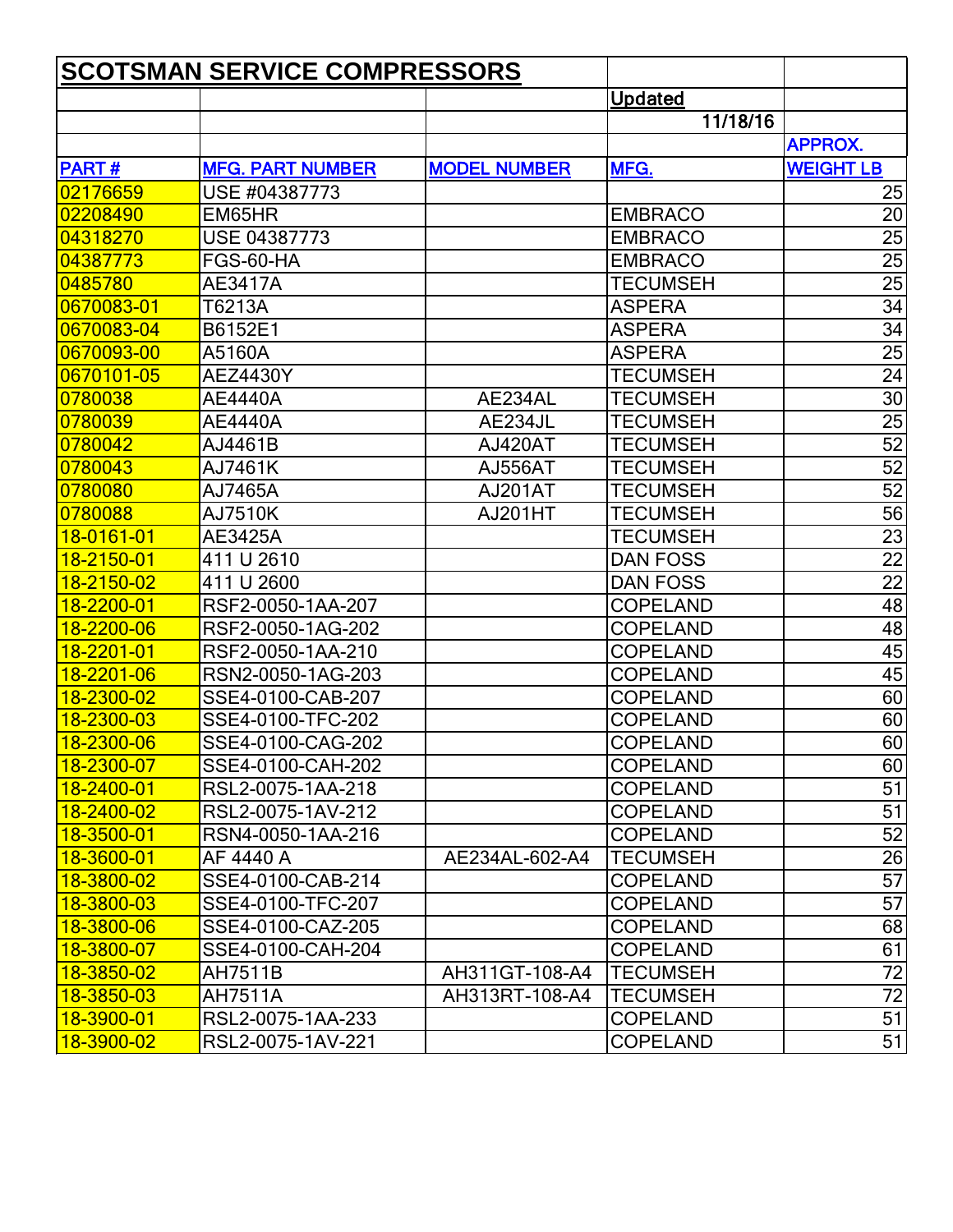| <u> 18-4100-01</u>      | JFH1-0033-1AA-223    |                | <b>COPELAND</b>   | 36              |
|-------------------------|----------------------|----------------|-------------------|-----------------|
| 18-4100-06              | JFH1-0033-1AG-201    |                | <b>COPELAND</b>   | 36              |
| 18-4200-01              | SSC4-0100-CAA-208    |                | <b>COPELAND</b>   | $\overline{57}$ |
| 18-4200-02              | SSC4-0100-CAV-226    |                | <b>COPELAND</b>   | 63              |
| 18-4300-02              | YSB4-0150-CFV-207    |                | <b>COPELAND</b>   | 87              |
| 18-4300-03              | YSB4-0150-TFC-202    |                | <b>COPELAND</b>   | 87              |
| 18-4300-06              | YSB4-0150-CFG-204    |                | <b>COPELAND</b>   | 87              |
| 18-4400-01              | JFC1-0025-1AA-201    |                | <b>COPELAND</b>   | 32              |
| 18-4500-01              | RSF2-0050-1AA-232    |                | <b>COPELAND</b>   | 54              |
| 18-4500-02              | RSF2-0050-1AV-218    |                | <b>COPELAND</b>   | 50              |
| 18-4500-06              | RSN2-0050-1AG-215    |                | <b>COPELAND</b>   | 50              |
| 18-4600-01              | RSN2-0050-1AA-224    |                | <b>COPELAND</b>   | 51              |
| 18-4650-01              | AJ7441A              | AJ530AT-165-A4 | <b>TECUMSEH</b>   | 70              |
| 18-4700-06              | AE-2410A             | AE235J7-614-B4 | <b>TECUMSEH</b>   | $\overline{28}$ |
| 18-4700-51              | AE-2410A             | AE235AT-614-A  | <b>TECUMSEH</b>   | 26              |
| 18-4900-01              | FN 24N 45            |                | <b>MATUSUHITA</b> | 26              |
| 18-5000-01              | AJ7465 A             | AJ201AT-206-B4 | <b>TECUMSEH</b>   | 55              |
| 18-5000-02              | AJ7465 B             | AJ201GT-206-B4 | <b>TECUMSEH</b>   | 55              |
| 18-5100-02              | AH 7514 A            | AH33ET-108-A4  | <b>TECUMSEH</b>   | 75              |
| 18-5100-03              | AH 7514 A            | AH33RT-108-A4  | <b>TECUMSEH</b>   | 75              |
| 18-5600-22              | RSL2-0100-CAV-211    |                | <b>COPELAND</b>   | 52              |
| 18-5700-01              | RSU4-0050-1AA-208    |                | <b>COPELAND</b>   | 48              |
| 18-5700-06              | RSU4-0050-1AZ-208    |                | <b>COPELAND</b>   | 48              |
| 18-5800-03              | RSL4-0175-TFC-210    |                | <b>COPELAND</b>   | 53              |
| 18-5900-02              | CRC1-0175-PFV-230    |                | <b>COPELAND</b>   | 68              |
| 18-5900-03              | CRC1-0175-TF5-270    |                | <b>COPELAND</b>   | 68              |
| 18-5900-04              | CRC1-0175-PFV-270    |                | <b>COPELAND</b>   | 68              |
| 18-5900-06              | CRC1-0175-PFJ-270    |                | <b>COPELAND</b>   | 68              |
| 18-5900-07              | CRC1-0175-TF5-280    |                | <b>COPELAND</b>   | 68              |
| 18-6000-21              | <b>C-M40L2C</b>      |                | <b>SANYO</b>      | $\overline{21}$ |
| 18-6100-01              | RSN4-0075-1AA-220    |                | <b>COPELAND</b>   | $\overline{52}$ |
| 18-6100-02              | RSN4-0075-1AV-215    |                | <b>COPELAND</b>   | 52              |
| <u> 18-6100-06</u>      | RSN4-0075-PAZ-208    |                | <b>COPELAND</b>   | 52              |
| <u> 18-6200-01</u>      | CRK3-0325-PFV-230    |                | <b>COPELAMD</b>   | 80              |
| <mark>18-6200-02</mark> | CRK3-0325-PFV-270    |                | <b>COPELAND</b>   | 80              |
| <mark>18-6200-03</mark> | CRK3-0325-TF5-270    |                | <b>COPELAND</b>   | 80              |
| 18-6400-02              | CRF2-0250-PFV-270    |                | <b>COPELAND</b>   | 70              |
| 18-6400-04              | CRF1-0250-TF5-270    |                | <b>COPELAND</b>   | 70              |
| <mark>18-6700-01</mark> | <b>CRC4-0175-PFV</b> |                | <b>COPELAND</b>   | $\overline{70}$ |
| 18-7000-21              | 1310102              |                | <b>EMBRACO</b>    | $\overline{21}$ |
| 18-7000-26              | 1210014              |                | <b>EMBRACO</b>    | 21              |
| 18-8000-02              | CRA1-0150-PFV-230    |                | <b>COPELAND</b>   | $\overline{71}$ |
| 18-8000-03              | CRA1-0150-TFC-230    |                | <b>COPELAND</b>   | $\overline{71}$ |
| 18-8000-04              | CRA1-0150-PFV-270    |                | <b>COPELAND</b>   | 70              |
| 18-8000-05              | CRA1-0150-TFC-270    |                | <b>COPELAND</b>   | 70              |
| <mark>18-8400-01</mark> | 1.320.171            |                | <b>EMBRACO</b>    | 45              |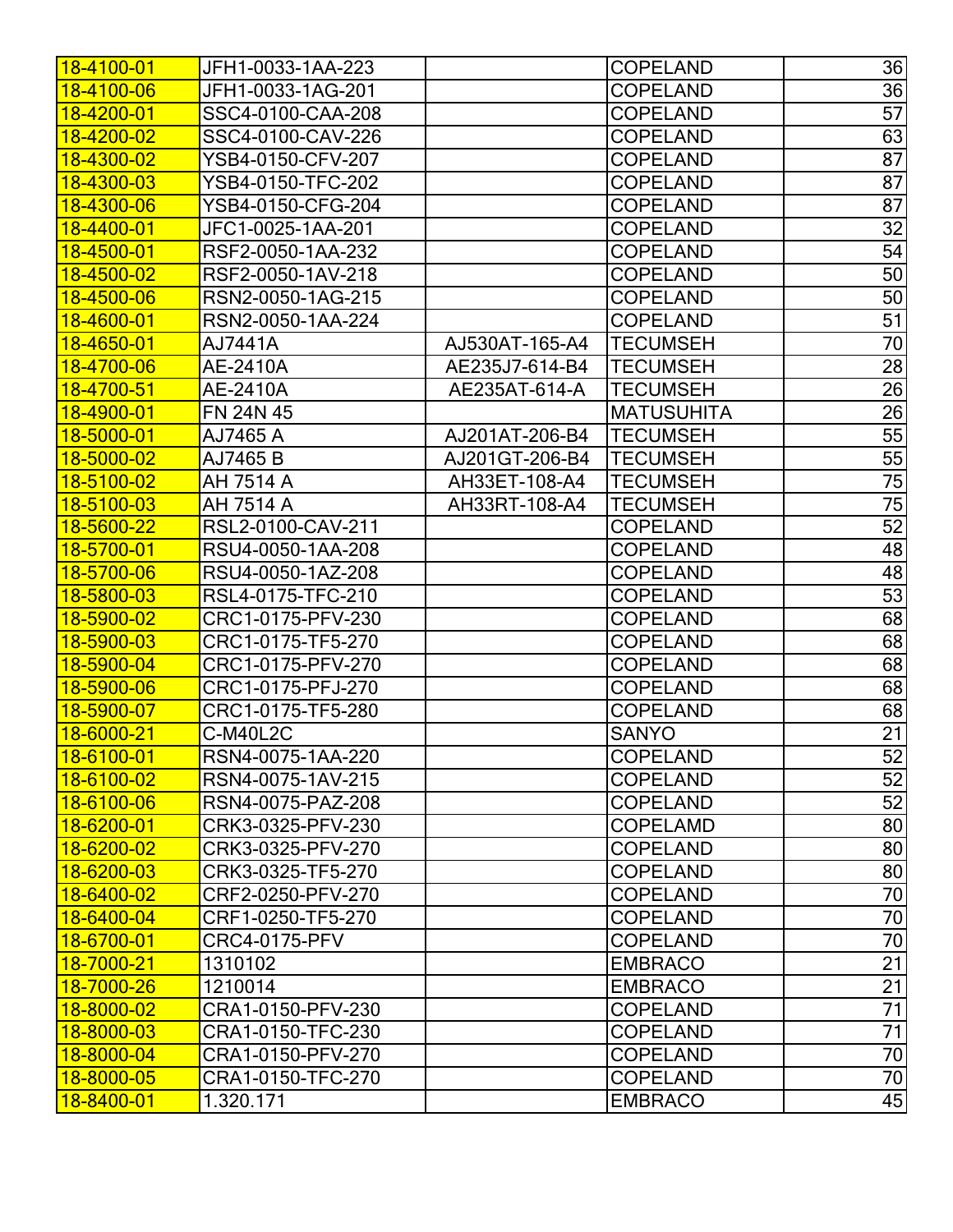| 18-8600-01              | CRG3-0250-PFV-230 |                 | <b>COPELAND</b> | 71              |
|-------------------------|-------------------|-----------------|-----------------|-----------------|
| <mark>18-8600-02</mark> | CRG3-0250-PFV-270 |                 | <b>COPELAND</b> | 71              |
| 18-8600-03              | CRG3-0250-TF5-270 |                 | <b>COPELAND</b> | $\overline{71}$ |
| 18-8600-04              | CRG3-0250-PFJ-270 |                 | <b>COPELAND</b> | $\overline{71}$ |
| 18-8600-05              | CRG3-0250-PFJ-230 |                 | <b>COPELAND</b> | 71              |
| 18-8700-01              | CRL3-0350-PFV-230 |                 | <b>COPELAND</b> | 76              |
| 18-8700-02              | CRL3-0350-PFV-270 |                 | <b>COPELAND</b> | 76              |
| 18-8700-03              | CRL3-0350-TF5-270 |                 | <b>COPELAND</b> | 76              |
| 18-8703-20              | JSS5-0050-1AA-270 |                 | <b>COPELAND</b> | 26              |
| <mark>18-8711-20</mark> | RRG4-0100-PAA-205 |                 | <b>COPELAND</b> | 49              |
| 18-8714-01              | <b>EM 20 NR</b>   |                 | <b>EMBRACO</b>  | 18              |
| 18-8716-23              | CR22K6-PFV-270    |                 | <b>COPELAND</b> | 69              |
| 18-8716-25              | CR22K6-TF5-270    |                 | <b>COPELAND</b> | 67              |
| 18-8716-26              | CR22K6-PFJ-230    |                 | <b>COPELAND</b> | 68              |
| 18-8720-21              | RS43C1E-CAA-213   |                 | <b>COPELAND</b> | 47              |
| 18-8720-26              | RS43C1E-1AZ-213   |                 | <b>COPELAND</b> | 47              |
| 18-8721-21              | RS55C1E-PAA-213   |                 | <b>COPELAND</b> | 49              |
| 18-8721-22              | RS55C1E-PAZ-213   |                 | <b>COPELAND</b> | 49              |
| 18-8721-23              | RS55C1E-PAV-213   |                 | <b>COPELAND</b> | 49              |
| 18-8726-23              | CS12K6E-PFV-270   |                 | <b>COPELAND</b> | 69              |
| 18-8726-25              | CS12K6E-TF5-270   |                 | <b>COPELAND</b> | 67              |
| 18-8726-26              | CS12K6E-PFJ-230   |                 | <b>COPELAND</b> | 67              |
| 18-8726-27              | CS12K6E-PFJ-270   |                 | <b>COPELAND</b> | 67              |
| 18-8727-20              | JS25C1E-1AA       |                 | <b>COPELAND</b> | 36              |
| 18-8741-21              | AEA2413YXA        | AE700AT-940-A4L | <b>TECUMSEH</b> | $\overline{26}$ |
| 18-8741-26              | AEA2413YXC        | AE700JT-940-A4  | <b>TECUMSEH</b> | 28              |
| 18-8746-21              | AEA2410YXA        | AE600AT-944-A4L | <b>TECUMSEH</b> | $\overline{28}$ |
| 18-8746-26              | AEA2410YXC        | AE600JT-944-AE  | <b>TECUMSEH</b> | 28              |
| 18-8949-21              | RST55C1E-CAA      |                 |                 | <b>TBD</b>      |
| 18-8949-22              | RST55C1E-CAV      |                 |                 | TBD             |
| 18-8949-23              | RST55CE-CAB       |                 |                 | <b>TBD</b>      |
| 18-8749-22              | CS14K6E-PFV-256   |                 | <b>COPELAND</b> | 75              |
| <mark>18-8749-24</mark> | CS14K6E-TF5-256   |                 | <b>COPELAND</b> | 75              |
| <mark>18-8749-27</mark> | CS14K6E-PFJ-256   |                 | <b>COPELAND</b> | 75              |
| 18-8949-11              | CS14K6E-TFD-270   |                 | <b>COPELAND</b> | 80              |
| 18-8750-22              | CS18K6E-PFV-256   |                 | <b>COPELAND</b> | 75              |
| 18-8750-24              | CS18K6E-TF5-256   |                 | <b>COPELAND</b> | 75              |
| <mark>18-8750-27</mark> | CS18K6E-PFJ-276   |                 | <b>COPELAND</b> | 75              |
| 18-8751-23              | CS20K6E-PFV-256   |                 | <b>COPELAND</b> | $\overline{75}$ |
| <mark>18-8751-25</mark> | CS20K6E-TF5-256   |                 | <b>COPELAND</b> | 75              |
| <mark>18-8751-27</mark> | CS20K6E-PFZ-256   |                 | <b>COPELAND</b> | $\overline{75}$ |
| 18-8768-22              | RST70C1E-PFV      |                 | <b>COPELAND</b> | $\overline{75}$ |
| <mark>18-8768-24</mark> | RS71CIE-TFV-213   |                 | <b>COPELAND</b> | 50              |
| 18-8769-26              | CRJ3-300-PFV-270  |                 | <b>COPELAND</b> | 75              |
| 18-8772-26              | RS97CIE-CAZ-213   |                 | <b>COPELAND</b> | 50              |
| <mark>18-8774-21</mark> | AKA9451ZXA        | AK170AT-032-A4L | <b>TECUMSEH</b> | 40              |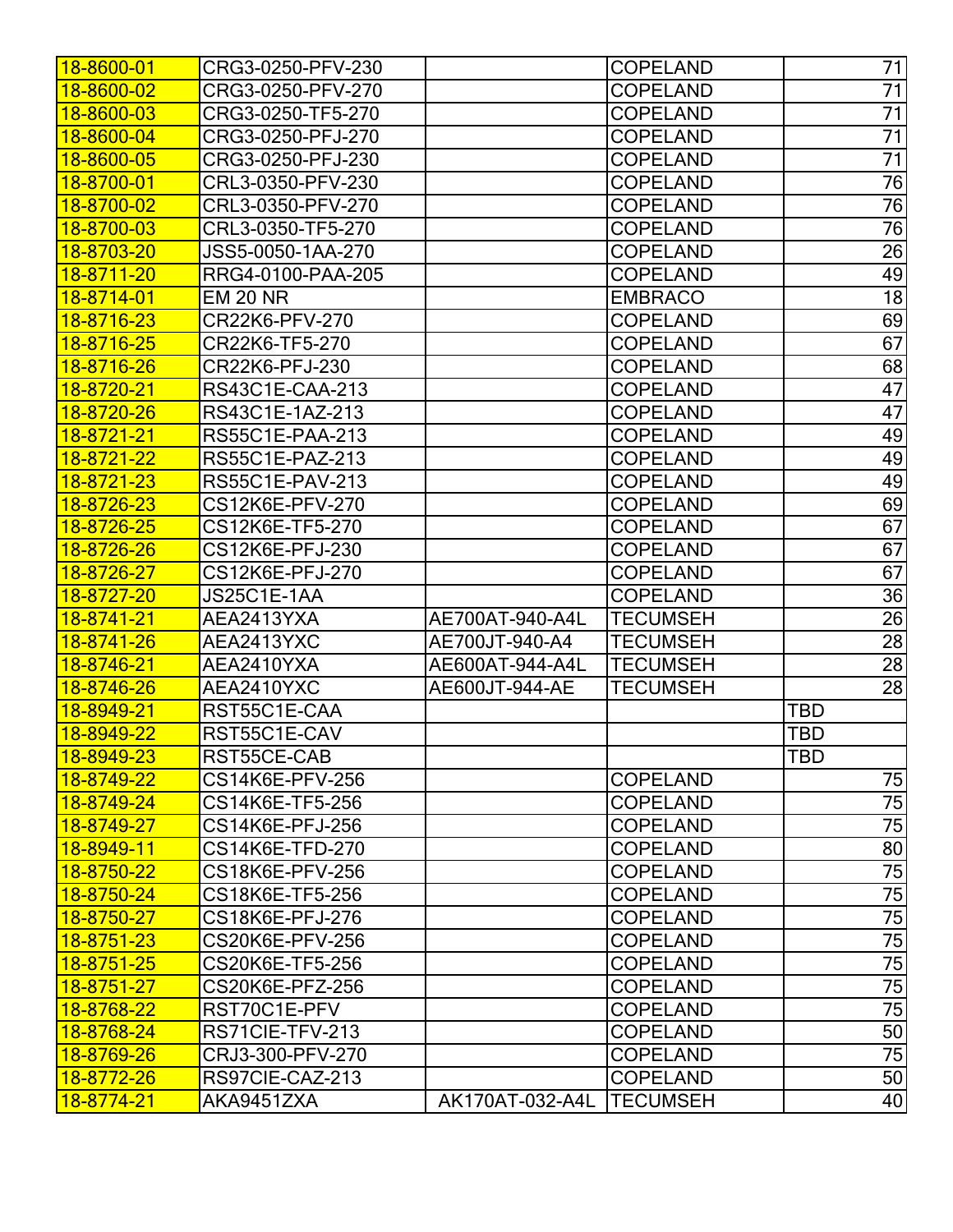| <u> 18-8774-22</u>      | AKA9451ZXD         | AK170ET-032-A4  | <b>TECUMSEH</b> | 40              |
|-------------------------|--------------------|-----------------|-----------------|-----------------|
| 18-8774-26              | AKA9451ZXC         | AK170JT-032-C4  | <b>TECUMSEH</b> | 40              |
| 18-8775-23              | CR22K6-PFV-279     |                 | <b>COPELAND</b> | 45              |
| 18-8775-25              | CR22K6-TFV-279     |                 | <b>COPELAND</b> | 50              |
| 18-8776-21              | AZ0370YXA          | AZ430CR-035-A6  | <b>TECUMSEH</b> | 25              |
| 18-8779-21              | PW4-5K11           |                 | <b>EMBRACO</b>  | 67              |
| 18-8802-21              | EMI 30 HER         |                 | <b>EMBRACO</b>  | 70              |
| 18-8813-23              | CS10K6E-PFV-256    |                 | <b>COPELAND</b> | 70              |
| 18-8813-25              | CS10K6E-TF5-256    |                 | <b>COPELAND</b> | 70              |
| <mark>18-8813-27</mark> | CS10K6E-PFJ-256    |                 | <b>COPELAND</b> | 70              |
| 18-8821-21              | ZS30K4E-PFV-250    |                 | <b>COPELAND</b> | 85              |
| 18-8821-22              | ZS30K4E-TF5-250    |                 | <b>COPELAND</b> | 85              |
| 18-8831-26              | AEA9422ZXC         | AE590JT-983-A4  | <b>TECUMSEH</b> | 27              |
| 18-8838-21              | RS43C2E-CAA-213    |                 | <b>COPELAND</b> | 70              |
| 18-8838-22              | RS43C2E-1AZ-213    |                 | <b>COPELAND</b> | $\overline{70}$ |
| 18-8838-23              | RS43C2E-CAV-213    |                 | <b>COPELAND</b> | 70              |
| <mark>18-8839-21</mark> | RS55C2E-CAA-213    |                 | <b>COPELAND</b> | 48              |
| 18-8839-22              | RS55C2E-CAZ-213    |                 | <b>COPELAND</b> | 48              |
| 18-8839-23              | RS55C2E-CAV-213    |                 | <b>COPELAND</b> | 48              |
| 18-8853-21              | AEA1410YXA         | AE815AT-917-A4L | <b>TECUMSEH</b> | 48              |
| 18-8853-26              | AEA1410YXC         | AE815JT-917-A4  | <b>TECUMSEH</b> | 48              |
| 18-8862-21              | CR33KQ-PFV-240/280 |                 | <b>COPELAND</b> | 71              |
| 18-8862-22              | CR33KQ-TF5-240/280 |                 | <b>COPELAND</b> | 71              |
| 18-8863-22              | CR41KQ-PFV-240/280 |                 | <b>COPELAND</b> | 71              |
| 18-8863-23              | CR41KQ-TF5-240/280 |                 | <b>COPELAND</b> | $\overline{71}$ |
| 18-8864-21              | CR47KQ-TF5-280AB   |                 | <b>COPELAND</b> | 82              |
| 18-8864-22              | CR47KQ-PFV-280AB   |                 | <b>COPELAND</b> | 82              |
| 18-8867-01              | CRA1-0150-PFV-501  |                 | <b>COPELAND</b> | 63              |
| 18-8877-22              | ZS38K4E-PFV-250    |                 | <b>COPELAND</b> | 75              |
| 18-8877-23              | ZS38K4E-TF5-250    |                 | <b>COPELAND</b> | $\overline{75}$ |
| 18-8879-21              | CR18KQ-PFV-280AB   |                 | <b>COPELAND</b> | $\overline{72}$ |
| <mark>18-8879-22</mark> | CR18KQ-TF5-280AB   |                 | <b>COPELAND</b> | 72              |
| <mark>18-8897-21</mark> | AK175AT-048-A4L    | AKA9438ZXA      | <b>TECUMSEH</b> | 39              |
| <mark>18-8897-22</mark> | AK175ET-048-A4L    | AKA9438ZXD      | <b>TECUMSEH</b> | 39              |
| 18-8897-26              | AK175JT-048-A4L    | AKA9438ZXC      | <b>TECUMSEH</b> | 39              |
| <mark>18-8918-21</mark> | NE10FX 105G5946    |                 | <b>DANFOSS</b>  | 30              |
| 18-8918-26              | NE10FX 105G6847    |                 | <b>DANFOSS</b>  | 30              |
| <mark>18-8921-21</mark> | AK170AT-048-C4L    | AKA9451ZXA      | <b>TECUMSEH</b> | 39              |
| 18-8921-22              | AK170ET-048-A4L    | AKA9451ZXD      | <b>TECUMSEH</b> | 39              |
| 18-8921-26              | AK170JT-048-A4L    | AKA9451ZXC      | <b>TECUMSEH</b> | 39              |
| 18-8922-22              | AJ779ET-444-A4L    | AJA7490ZXD      | <b>TECUMSEH</b> | $\overline{51}$ |
| <mark>18-8922-26</mark> | AJ779JT-444-A4L    | AJA7490ZXC      | <b>TECUMSEH</b> | 51              |
| 18-8923-22              | CS27K6E-PFV-256    |                 | <b>COPELAND</b> | $\overline{51}$ |
| 18-8923-23              | CS27K6E-TF5-256    |                 | <b>COPELAND</b> | 84              |
| 18-8923-26              | CS27K6E-PFZ-256    |                 | <b>COPELAND</b> | 84              |
| <mark>18-8925-01</mark> | ARB21C3-1AA-201    |                 | <b>COPELAND</b> | 26              |
| <mark>18-8929-21</mark> | AK174AT-039-A4L    | AKA9427ZXA      | <b>TECUMSEH</b> | 40              |
| 18-8930-24              | CS24K6E-PFV-276    |                 | <b>COPELAND</b> | 85              |